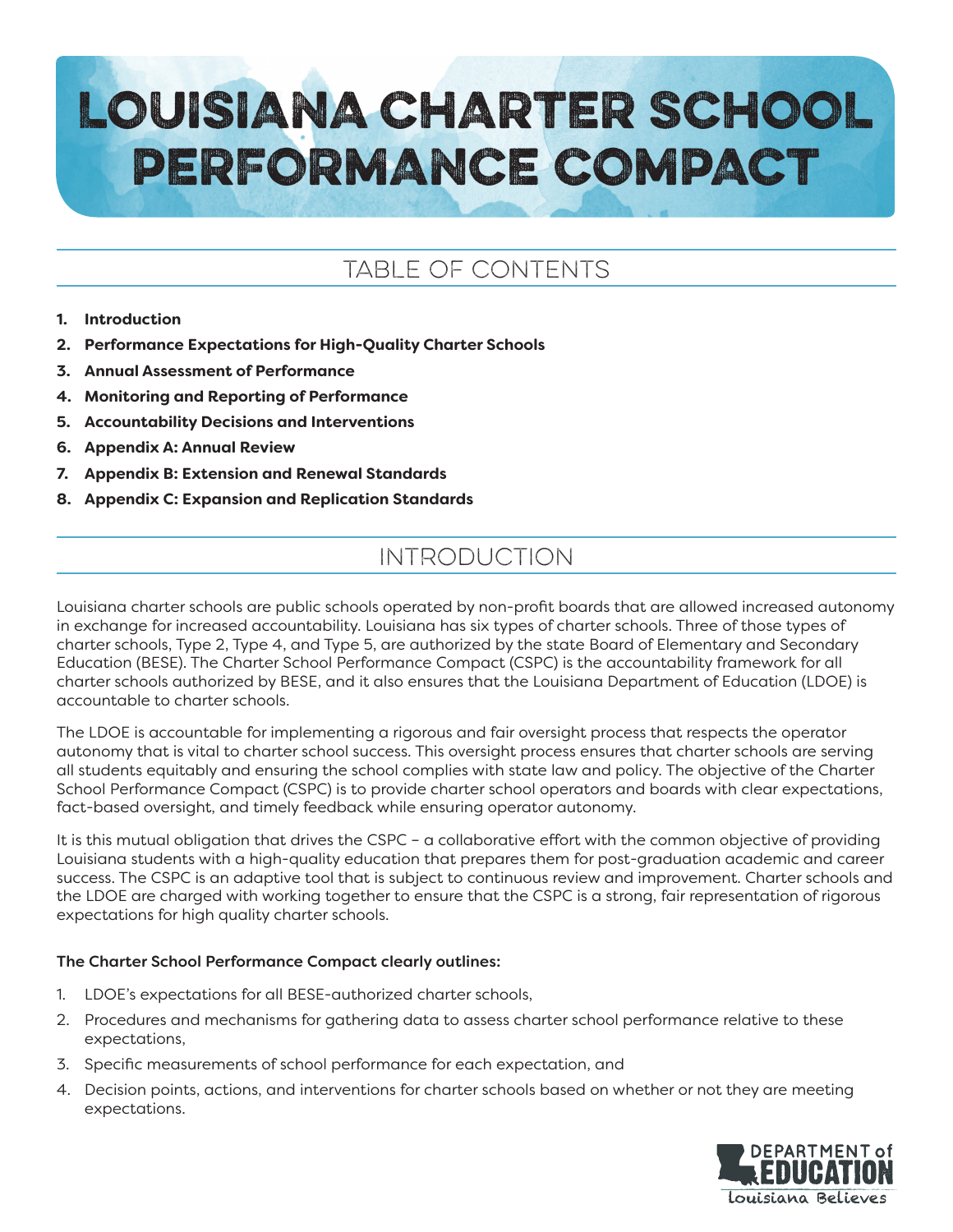## PERFORMANCE EXPECTATIONS FOR HIGH-QUALITY CHARTER SCHOOLS

The LDOE uses the CSPC to assess schools on their ability to make academic progress with a diverse population of students while operating as sound, independent entities. The CSPC identifies the following set of expectations for high-quality charter schools:

#### All students, regardless of background, need, or ability, are afforded an educational environment that provides them with opportunities for academic growth and achievement.

- High-quality charter schools show evidence of high performance and/or substantial growth in indicators of academic quality.
- High-quality charter schools Identify students' individual academic needs and ensure that all students are making academic growth.

#### Schools enroll and serve all students through prioritizing equity in their enrollment and discipline policies and procedures.

- • High-quality charter schools have a fair, transparent process for enrolling students that abides by Louisiana law and policy.
- High-quality charter schools have a student body that reflects the community in which they are located.
- High-quality charter schools maintain steady levels of enrollment indicating family satisfaction with the opportunities offered to students.
- High-quality charter schools use discipline practices that address behavioral challenges fairly, provide due process, and do not unnecessarily interfere with the provision of instruction.

#### All special student populations receive the services and supports they need to ensure academic success in accordance with applicable law and policy.

- High-quality charter schools identify students that may require additional services or accommodations promptly and in compliance with law and policy.
- High-quality charter schools have the appropriate programming to ensure all students, including those with disabilities and English Language Learners, can excel academically.
- High-quality charter schools maintain compliance with all federal and state laws and policies for special populations.

#### Schools and governing boards responsibly follow all laws, policies and contractual obligations.

- High-quality charter schools provide a safe and healthy learning environment for all students.
- High-quality charter schools have governing boards that operate in a way that is open, transparent, and responsive to families and the community.
- High-quality charter schools develop and maintain operational policies and procedures that comply with law and policy.

#### Schools demonstrate strong financial practices resulting in fiscally viable and responsibly maintained institutions.

- High-quality charter schools fulfill their fiduciary responsibilities and act in accordance with law and LDOE requirements.
- High-quality charter schools use public funds properly to support the best interest of students.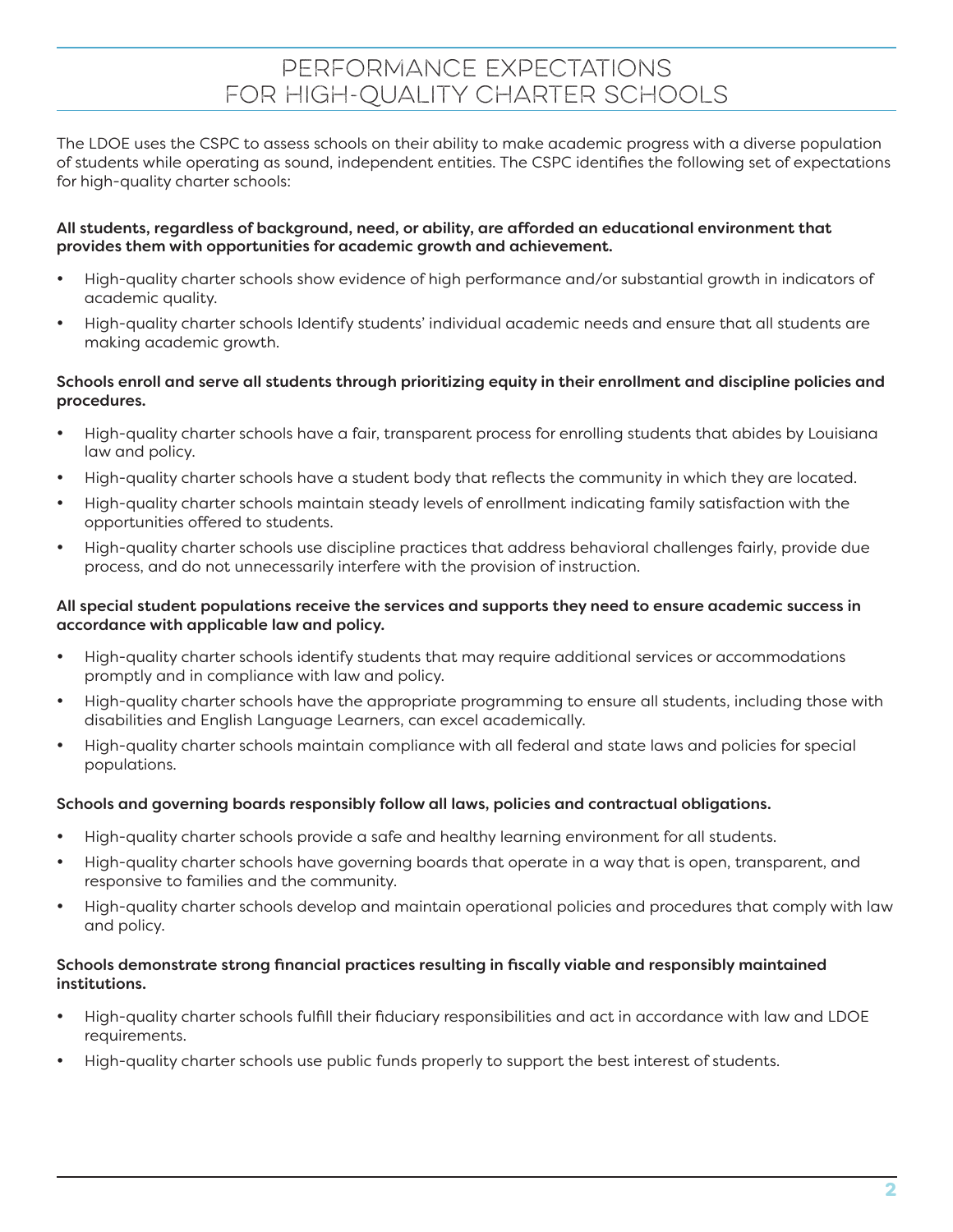Data and information collected through monitoring processes is used to produce the Annual Review. The Annual Review is a public document that reports the performance of every charter school according to the expectations for high-quality charter schools outlined in the CSPC. It is released each winter using data to assess the performance of each school in the prior school year.

The Annual Review assesses a school in three areas that correspond to the performance expectations for high-quality charter schools. Each school receives a single score for academic, organizational, and financial performance as based on the metrics in the Annual Review. There are measurements that align to each subcomponent of each expectation. These scores are derived by looking at both quantitative measures of performance as well as compliance-based actions.

| <b>Expectation</b>                                                                                                                                                                       | <b>Area of Annual</b><br><b>Types of Measurement</b><br><b>Review</b> |                                                                                                                                                             | <b>Possible Score</b>                                                                                 |  |
|------------------------------------------------------------------------------------------------------------------------------------------------------------------------------------------|-----------------------------------------------------------------------|-------------------------------------------------------------------------------------------------------------------------------------------------------------|-------------------------------------------------------------------------------------------------------|--|
| All students, regardless of background,<br>need, or ability, are afforded an<br>educational environment that<br>provides them with opportunities for<br>academic growth and achievement. | <b>Academic</b>                                                       | School Performance Score (SPS) and<br>Letter Grade                                                                                                          | Letter grade<br>A, B, C, D, F, or T                                                                   |  |
| Schools enroll and serve all students<br>through prioritizing equity in their<br>enrollment and discipline policies and<br>procedures.                                                   |                                                                       | Consideration of data related to<br>enrollment of students who are<br>economically disadvantaged and                                                        |                                                                                                       |  |
| All special student populations<br>receive the services and supports they<br>need to ensure academic success in<br>accordance with applicable law and<br>policy.                         | Organizational                                                        | students with disabilities as well as<br>enrollment stability, discipline rates,<br>and special education indicators<br>Compliance with enrollment, special | Meets All Expectations,<br>Meets Most<br><b>Expectations, or Does</b><br>Not Meet Expectations        |  |
| <b>Schools and governing boards</b><br>responsibly follow all laws, policies,<br>and contractual obligations.                                                                            |                                                                       | education, governance, and safety-<br>related laws and policies                                                                                             |                                                                                                       |  |
| Schools demonstrate strong financial<br>practices resulting in fiscally<br>viable and responsibly maintained<br>institutions.                                                            | <b>Financial</b>                                                      | Performance on annual audits;<br><b>Financial Risk Assessment;</b><br>Appropriate use of funds in<br>accordance with law and policy                         | Meets All Expectations,<br>Meets Most<br><b>Expectations, or Does</b><br><b>Not Meet Expectations</b> |  |

The Annual Review framework can be found in **Appendix A.** 

Performance on the metrics in the Annual Review determines the LDOE's recommendations to BESE related to high stakes decisions, which are described in the section on Accountability Decisions and Interventions. The impact of a school's performance on extension and renewal recommendations is included in Appendix B.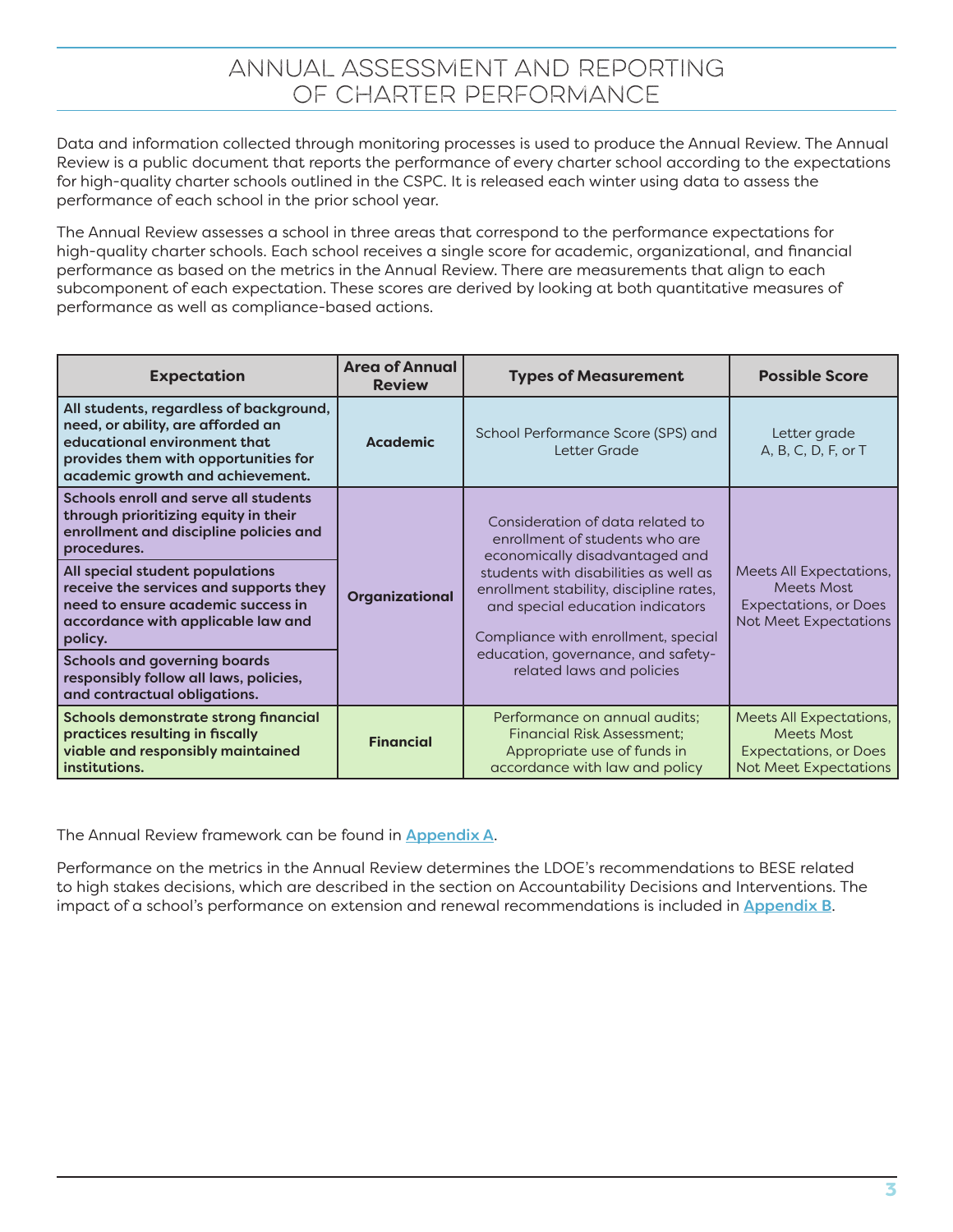# MONITORING OF CHARTER SCHOOL PERFORMANCE

Each year, the LDOE assesses each Type 2, 4, and 5 charter school on each component of the Annual Review and reports this information publicly. The LDOE collects the information needed to compile the Annual Review through a set of monitoring and oversight activities. The information collected through these activities is aligned with the performance expectations that charter schools are held to.

Each year, all charter schools are subject to the following oversight and reporting activities.

#### **School Visits**

During the year, LDOE staff members visit each charter school at least once and use data to inform the activities that are conducted during the visit(s). Visits may be announced or unannounced. The activities conducted during the visits depend on a school's performance and may include the following.

- Classroom observations
- Staff interviews
- Audit of student files and records
- Review of policies and procedures
- Health and safety review
- Facilities review
- Discussions with school and board leadership

#### **Systematic Review of Data and Documents**

As information is reported throughout the school year, LDOE conducts systematic data reviews in order to assess school performance in a variety of areas. Additionally, the LDOE routinely reviews school policies, procedures, and other materials for compliance with law and policy. LDOE's Annual Monitoring Plan outlines the type of data and documents reviewed and the process for doing so. This plan is assessed and updated as needed.

#### **Coordinated Monitoring of Federal Programs**

Each Type 2 and Type 5 charter school participates in the annual Coordinated Monitoring process through which compliance with state and federal programs are assessed. This process is conducted by the Statewide Monitoring Team and schools will receive communications regarding this process each year.

#### **Monitoring of Financial Performance**

All charter schools are required to submit an Annual Operating Budget, Quarterly Financial Reports, and the Annual Financial Report. Additionally, each school's financial performance is evaluated annually using the Fiscal Risk Assessment. These processes are managed by the Education Finance Team and schools receive ongoing communications throughout the year on requirements and deadlines.

#### As needed, the LDOE may also assess schools based on information and data collected through:

- Additional school visits
- In-depth reviews of student records including, but not limited to the areas of discipline, attendance, enrollment, testing, special populations, and special education
- Targeted review of school policies
- More in-depth facility reviews
- Discussions with families and community members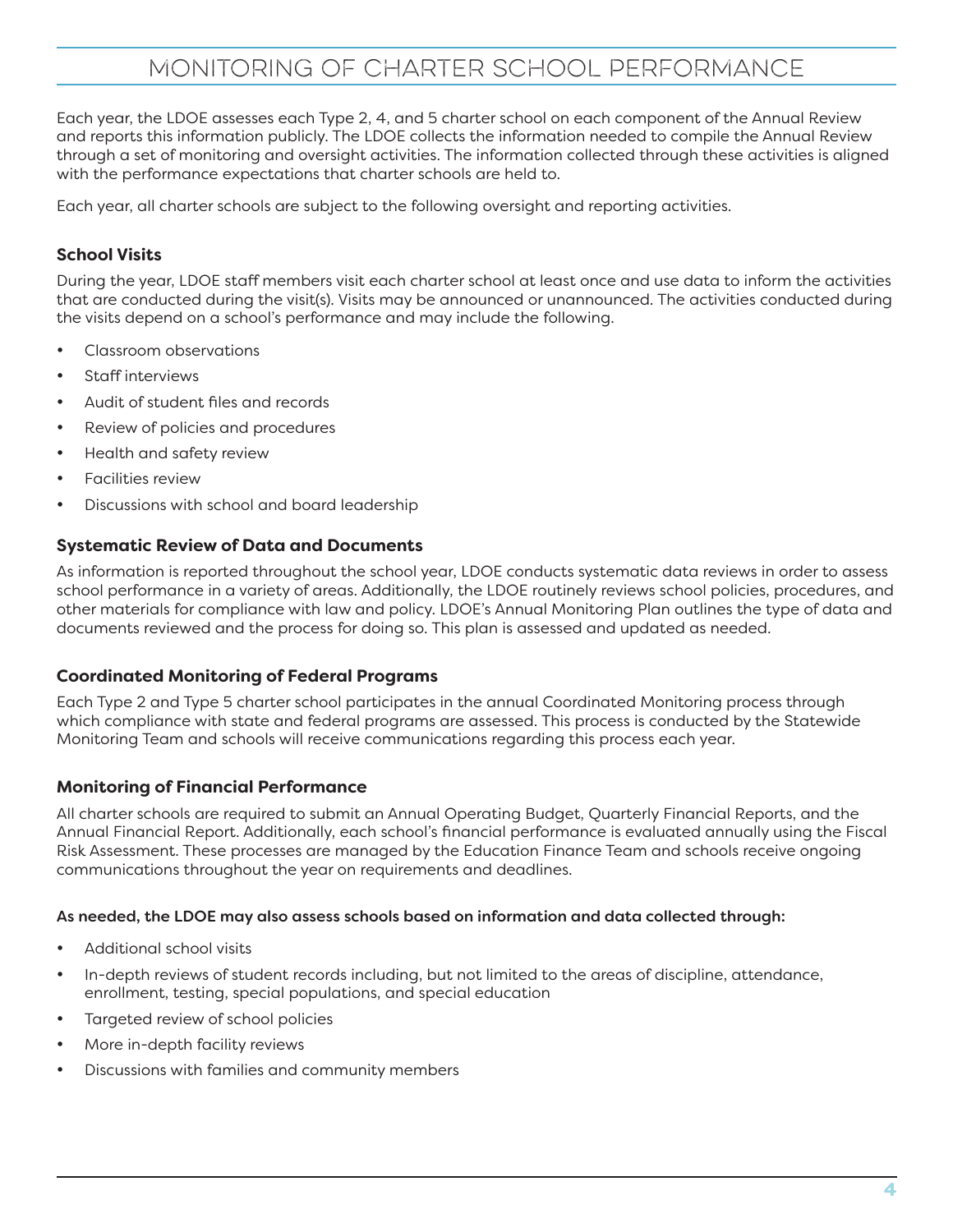The LDOE uses information collected from the processes outlined above and the metrics included in the Annual Review for three purposes:

- 1. To undertake actions and interventions in instances where schools fail to meet expectations in one or more areas;
- 2. To make high stakes decisions and recommendations related to charter school extension and renewal as outlined in BESE Bulletin 126, *Charter Schools*; and
- 3. To make decisions and recommendations about charter school expansion and replication.

#### **1. Ongoing Actions and Interventions**

Based on the information collected through its monitoring and oversight processes, the LDOE may become aware of concerns related to a school's performance as measured by the CSPC. The LDOE may use this information to address these situations through other interventions including but not limited to:

- Targeted communications with school leaders and board chairs and connection with support organizations
- Additional inquiry and oversight
- Restriction of growth and/or the ability to expand
- Entry into the Accountability Intervention Ladder

#### *Accountability Intervention Ladder*

All charter schools are initially considered to be in Good Standing and in compliance with the contract they have with BESE. However, based on routine and ad hoc monitoring and oversight by the LDOE over the course of the school year, may reveal that a school is failing to meet expectations in a certain area that requires immediate remediation. In these instances, the charter school will enter the intervention ladder through the issuance of a Notice of Concern or Notice of Breach.

- Notices of Concern are given to schools in instances of less significant non-compliance of law or policy as determined by LDOE staff.
- Notices of Breach are given to schools in instances of significant, systemic, or repeated non-compliance of law or policy as determined by staff.

Notices contain specific action steps and due dates required to remedy the issue. Upon remedying the issue, the school returns to Good Standing.

- • If a Notice of Concern is not remedied in the time allotted, the school progresses to a Notice of Breach with additional steps required to address the issue.
- If a Notice of Breach is not remedied in the time allotted, additional accountability actions may be taken by the LDOE up to and including a recommendation of revocation to BESE.

In serious situations, failure to remedy a Notice of Breach or repeated Notices of Breach in a single school year can lead to a school entering the charter contract revocation review. Receipt of a Notice of Concern or Breach is considered in the LDOE's assessment of a school's performance, is included in the Annual Review, and can impact decisions related to extension and renewal or expansion.

#### *Revocation Review*

In instances where a charter school has ongoing and significant concerns or is threatening the safety, health, and welfare of students, the LDOE can recommend to BESE that the charter be revoked, which may lead to immediate closure of the school. In these situations, the LDOE will engage in a revocation review before making that recommendation.

The revocation review will involve additional data and document collection and may include visits to the school or an in-depth audit to assess financial and organizational health. Findings from the revocation review determine whether a school enters into revocation proceedings or is granted a revised Notice of Breach.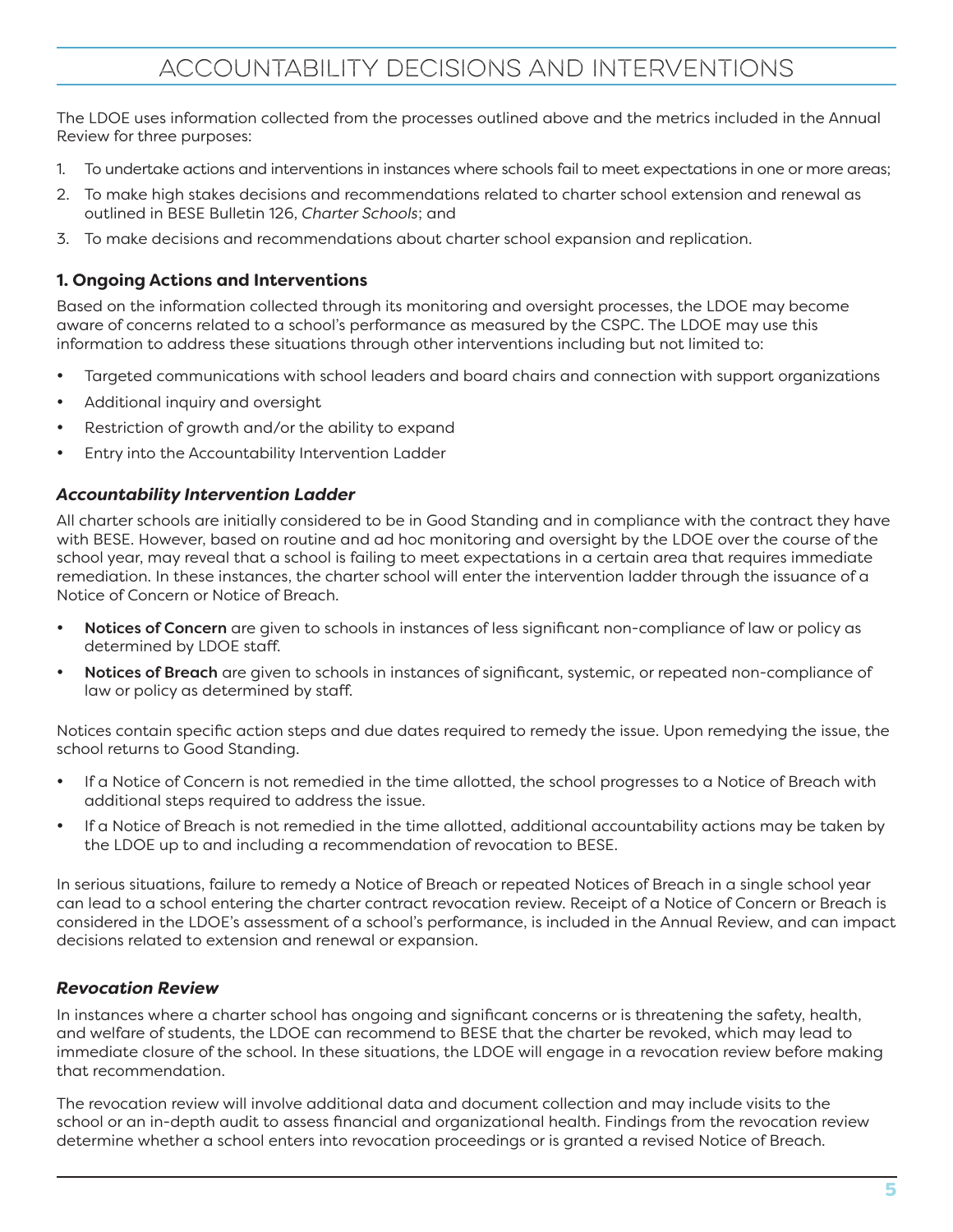The LDOE recognizes the magnitude of revocation proceedings and only rarely uses this authority in cases of persistent shortcomings or grave incidents that threaten the health, safety, or welfare of students. If a school enters revocation proceedings, the LDOE will follow the revocation procedures outlined in Bulletin 126.

#### **2. Extensions and Renewals**

Charter schools are granted an initial contract length of four years. During a school's fourth year of operation, the LDOE assesses each school's performance and makes a recommendation to BESE as to whether the school should be allowed to operate for a fifth year. This is known as the extension process.

During a charter school's fifth year of operation, the LDOE again assesses the school's performance and makes a recommendation to BESE as to whether the school should receive a renewal contract to continue operation. This is known as the renewal process. The renewal process happens in the last year of every charter contract term.

Decisions and recommendations for extensions and renewals are made in accordance with Bulletin 126 and based on longitudinal information over a school's charter term as collected and reported in the Annual Review. Specifically, a charter school's School Performance Score (SPS) and its various components comprise the section of the Annual Review that lays out expectations for academic performance. A school's accountability results, considered against the academic standards for extension and renewal in policy, will inform whether the LDOE recommends a school for extension or renewal, as well as the minimum number of years for the new contract term.

Once a school has been recommended for renewal, the LDOE also determines a recommended renewal term length. The length of the renewal term is guided by a school's performance on the organizational and financial components of the Annual Review over the entire term of the current contract. Schools that continue to meet organizational and financial expectations are eligible for additional years over and above the base number of years earned by their academic performance. In instances where the school has serious, systemic, or repeated non-compliance with organizational or financial standards, the State Superintendent may recommend a term length up to two years shorter than the base number of years.

Extension and renewal standards can be found in **Appendix B.** 

#### **3. Charter School Expansion and Replication**

Charter schools may seek to serve more students in one of two ways:

- • Expansion of the enrollment of a school currently in existence, or
- The opening of a new charter school.

In order to ensure that only the highest-quality schools are expanding, the ability to serve additional students is contingent upon a school's performance as measured by the CSPC and the Annual Review.

The standards for charter school expansion and replication can be found in Appendix C.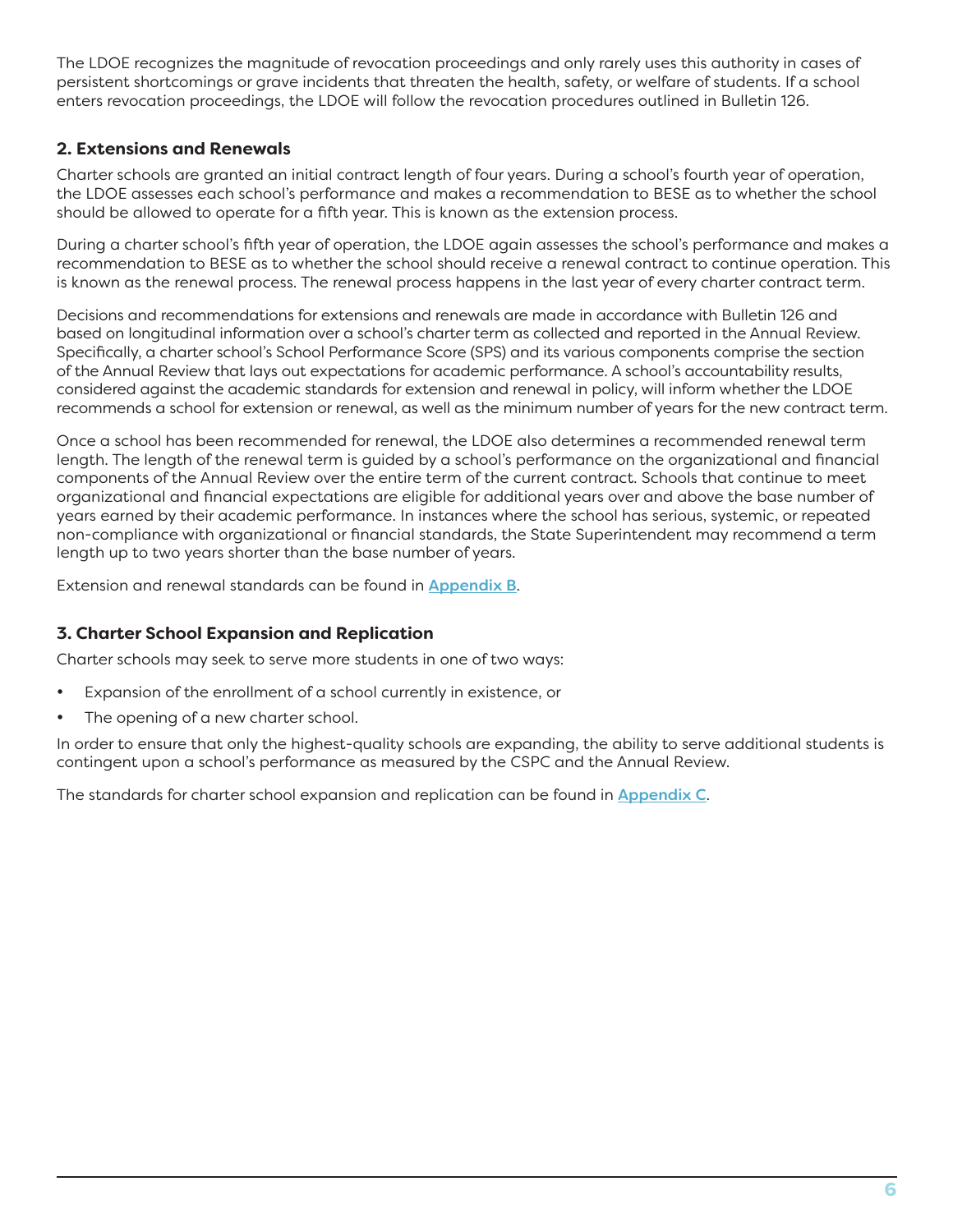# APPENDIX A: ANNUAL REVIEW

The Annual Review is a publication that compiles data and information collected from the processes and actions outlined above and provides a year-long evaluation of a school's performance. In the Annual Review, each school will receive academic, financial, and organizational performance ratings.

Schools earn points for indicators where their performance meets expectations based upon a review of available data. These indicators are aligned to each expectation and are outlined below within the categories of academic, organizational, and financial performance. Schools that fail to meet performance indicators, or who enter into the Intervention Ladder for a particular concern, can lose points for organizational or financial performance.

| <b>Category</b>  | <b>Overall Rating</b>                                                                    |  |  |  |  |
|------------------|------------------------------------------------------------------------------------------|--|--|--|--|
| Academic         | SPS/Letter Grade                                                                         |  |  |  |  |
| Organizational   | Average of Performance Rating and Compliance Rating                                      |  |  |  |  |
|                  | Meets All Expectations: 20 points                                                        |  |  |  |  |
|                  | Meets Most Expectations: 11-19 points                                                    |  |  |  |  |
|                  | Does Not Meet Expectations: 0-10 points                                                  |  |  |  |  |
|                  | Performance Rating: Simple average of each performance indicator (0 to 20 points)        |  |  |  |  |
|                  | <b>Compliance Rating:</b>                                                                |  |  |  |  |
|                  | 20 points: No Notices of Concern or Breach                                               |  |  |  |  |
|                  | 15 points: No more than two Notices of Concern and no Notices of Breach                  |  |  |  |  |
|                  | O points: Three or more Notices of Concern and no Notices of Breach                      |  |  |  |  |
| <b>Financial</b> | Meets All Expectations: No Notices of Breach or Concern, AND                             |  |  |  |  |
|                  | School is in the "no action" category on the Fiscal Risk Assessment (FRA), AND           |  |  |  |  |
|                  | School has unqualified audit with no consecutive or material findings                    |  |  |  |  |
|                  | Meets Most Expectations: No more than one Notice of Concern and no Notices of Breach, OR |  |  |  |  |
|                  | School is in the "monitor" category on the FRA, OR                                       |  |  |  |  |
|                  | School has an unqualified audit with no more than one consecutive or material findings   |  |  |  |  |
|                  | Does Not Meet Expectations: More than one Notice of Concern or any Notices of Breach, OR |  |  |  |  |
|                  | School is in the "dialogue" category on the FRA, OR                                      |  |  |  |  |
|                  | School has a qualified audit and/or two or more consecutive or material findings         |  |  |  |  |

#### **Academic Performance**

| <b>Academic Performance</b>                                                                                                                                                        | <b>Indicator</b>           | <b>Measurement</b>                                                      |
|------------------------------------------------------------------------------------------------------------------------------------------------------------------------------------|----------------------------|-------------------------------------------------------------------------|
| All students, regardless of background, need, or ability, are<br>afforded an educational environment that provides them<br>with opportunities for academic growth and achievement. | l School Performance Score | As defined by Louisiana<br>state accountability in BESE<br>Bulletin 111 |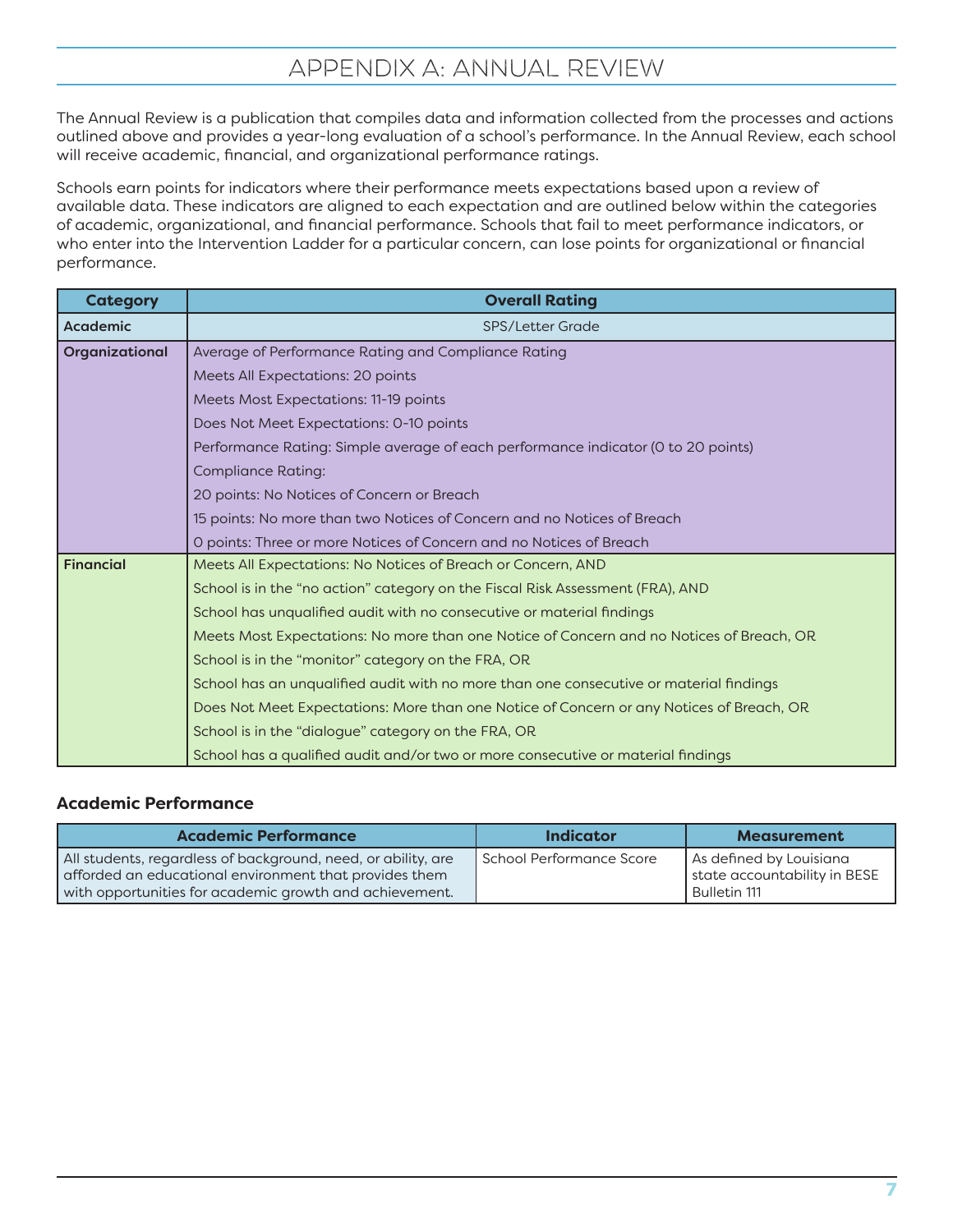### **Organizational Performance**

| <b>Enrollment</b>                                                                                                                                  | <b>Indicator</b>                                        | <b>Measurement</b>                                                                                                                                                                                           | <b>Scoring</b>                                                                        |
|----------------------------------------------------------------------------------------------------------------------------------------------------|---------------------------------------------------------|--------------------------------------------------------------------------------------------------------------------------------------------------------------------------------------------------------------|---------------------------------------------------------------------------------------|
|                                                                                                                                                    | Economically<br>Disadvantaged                           |                                                                                                                                                                                                              | Meets required percentage in both<br>economically disadvantaged and SWD: 20<br>points |
|                                                                                                                                                    | and Students<br>with Disabilities<br>percentage (Type 2 | As defined by law and BESE<br>Bulletin 126                                                                                                                                                                   | Meets either economically disadvantaged<br>or SWD requirement but not both: 15 points |
|                                                                                                                                                    | and 4s only)                                            |                                                                                                                                                                                                              | Meets neither economically disadvantaged<br>nor SWD requirement: O points             |
| Schools enroll<br>and serve all<br>students through<br>prioritizing equity<br>in their enrollment<br>and discipline<br>policies and<br>procedures. | Re-enrollment of<br>students                            | Enrollment is based on students<br>with no exit date and no<br>graduation flag; excluding<br>students in the terminal grade<br>at the site (February 1 count to<br>October 1 count of the following<br>year) | More than or equal to 80% of students<br>return: 20 points                            |
|                                                                                                                                                    |                                                         |                                                                                                                                                                                                              | Greater than or equal to 70% but less than<br>80% of students return: 15 points       |
|                                                                                                                                                    |                                                         |                                                                                                                                                                                                              | <70% of students return: 0 points                                                     |
|                                                                                                                                                    | Suspensions                                             | High School/Combination School<br>National Average OR<br>Elementary/Middle School<br><b>National Average</b><br>As defined by Office of Civil Rights<br><b>Data Collection</b>                               | At or below the national average: 20 points                                           |
|                                                                                                                                                    |                                                         |                                                                                                                                                                                                              | Above 100% and up to 200% of the<br>national average: 15 points                       |
|                                                                                                                                                    |                                                         |                                                                                                                                                                                                              | More than 200% of the national average:<br>0 points                                   |

| <b>Special</b><br><b>Populations</b>                              | <b>Indicator</b>                                            | <b>Measurement</b>                                                                                                                                                                      | <b>Scoring</b>                                                                                         |
|-------------------------------------------------------------------|-------------------------------------------------------------|-----------------------------------------------------------------------------------------------------------------------------------------------------------------------------------------|--------------------------------------------------------------------------------------------------------|
|                                                                   | Students with<br><b>Disabilities</b><br>evaluations         | Evaluations out of compliance<br>with timelines as measured<br>through a review of SER at a<br>single point in time during the                                                          | 0 to 5% of total evaluations out of<br>compliance: 20 points                                           |
|                                                                   |                                                             |                                                                                                                                                                                         | Greater than 5% to 10% of total<br>evaluations out of compliance: 15 points                            |
|                                                                   |                                                             | spring semester (percentage of<br>evaluations conducted within the<br>required time frame)                                                                                              | Greater than 10% of total evaluations out<br>of compliance: 0 points                                   |
|                                                                   |                                                             | IEPs out of compliance as<br>measured through a review of SER<br>at a single point in time during<br>the spring semester (percentage<br>of IEPs in timeline compliance on<br>that date) | O to 5% of total IEPs out of compliance: 20<br>points                                                  |
| All special student<br>populations<br>receive the<br>services and | <b>IEP</b> timeline<br>compliance                           |                                                                                                                                                                                         | Greater than 5% to 10% of total IEPs out of<br>compliance: 15 points                                   |
|                                                                   |                                                             |                                                                                                                                                                                         | >10% of total IEPs out of compliance: 0<br>points                                                      |
| supports they<br>need to ensure                                   | Least Restrictive<br>Environment<br>Subgroup<br>Performance | Percentage of students with IEPs<br>aged 6-21 served in a regular<br>classroom setting 80% or more of<br>the school day                                                                 | Between 63.5% and 100% of total students<br>with disabilities population: 20 points                    |
| academic success<br>in accordance with                            |                                                             |                                                                                                                                                                                         | Between 50% and 63.4% of total students<br>with disabilities population: 15 points                     |
| applicable law<br>and policy.                                     |                                                             |                                                                                                                                                                                         | Less than 50% of total students with<br>disabilities population: 0 points                              |
|                                                                   |                                                             | Whether or not school has been<br>identified as "Urgent Intervention<br>Required" for any subgroup as<br>measured by the subgroup School                                                | School has not been identified as "Urgent<br>Intervention Required" for any subgroup:<br>20 points     |
|                                                                   |                                                             |                                                                                                                                                                                         | School has been identified as "Urgent<br>Intervention Required" for one subgroup: 15<br>points         |
|                                                                   |                                                             | Performance Score                                                                                                                                                                       | School has been identified as "Urgent<br>Intervention Required" for two or more<br>subgroups: 0 points |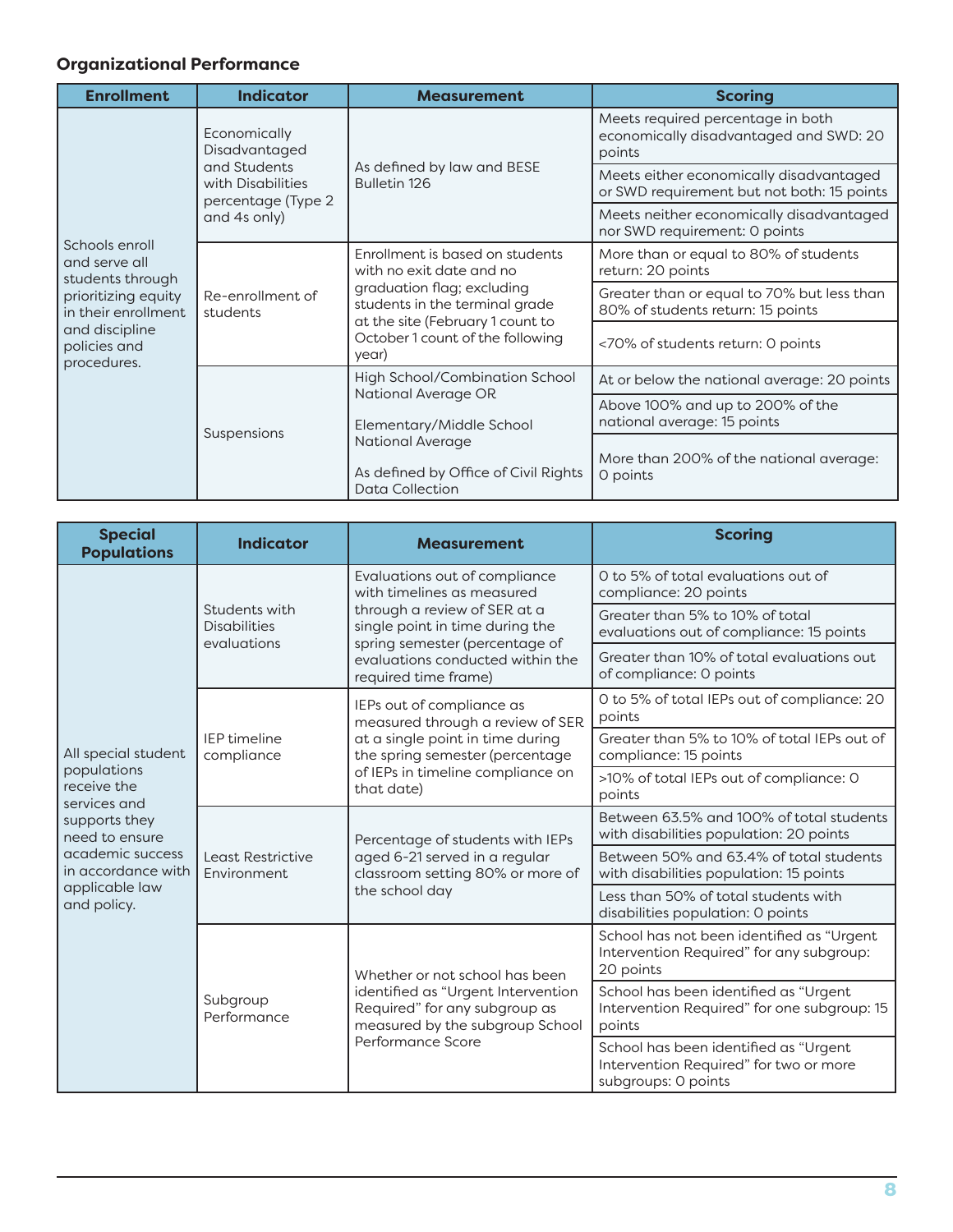#### **Organizational Compliance**

| <b>Enrollment</b>                                                                                                                         | <b>Indicator</b>                                                                                                                              | <b>Measurement</b>                                                                                                                                     |
|-------------------------------------------------------------------------------------------------------------------------------------------|-----------------------------------------------------------------------------------------------------------------------------------------------|--------------------------------------------------------------------------------------------------------------------------------------------------------|
| Schools enroll and serve all<br>students through prioritizing<br>equity in their enrollment<br>and discipline policies and<br>procedures. | School is non-discriminatory and compliant<br>with laws and policies related to student<br>admissions, discipline, attendance, and<br>truancy | Non-compliance with admissions, discipline,<br>attendance, and truancy laws and policy,<br>as documented by a Notice of Concern or<br><b>Breach</b>    |
|                                                                                                                                           | School admissions process is non-<br>discriminatory and compliant with laws and<br>policies related to students with disabilities             | Discriminatory or non-compliant practices<br>in admissions for students with disabilities,<br>as documented by a Notice of Concern or<br><b>Breach</b> |

| <b>Special Populations</b>                                                                                                                                          | <b>Indicator</b>                                                                                                                                                  | <b>Measurement</b>                                                                                                                    |
|---------------------------------------------------------------------------------------------------------------------------------------------------------------------|-------------------------------------------------------------------------------------------------------------------------------------------------------------------|---------------------------------------------------------------------------------------------------------------------------------------|
| All special student populations<br>receive the services and<br>supports they need to<br>ensure academic success in<br>accordance with applicable<br>law and policy. | School complies with all state and federal<br>requirements regarding services for students Limited English Proficiency (LEP), as<br>with IEPs, IAPs and LEP plans | Non-compliance with law or policy<br>governing students with disabilities or<br>documented by a Notice of Concern or<br><b>Breach</b> |

| <b>Law and Policy</b>                                                                                     | <b>Indicator</b>                                                                           | <b>Measurement</b>                                                                                                                                                                                                                                                                                                          |
|-----------------------------------------------------------------------------------------------------------|--------------------------------------------------------------------------------------------|-----------------------------------------------------------------------------------------------------------------------------------------------------------------------------------------------------------------------------------------------------------------------------------------------------------------------------|
| Schools and governing boards<br>responsibly follow all laws,<br>policies and contractual<br>obligations.* | Board adheres to state policies regarding<br>governance and compliance                     | Significant, intentional, or repeated<br>non-compliance with state or federal<br>governance policies including, but not<br>limited to: open meetings laws, public<br>records act, public bid laws, fire and<br>safety laws, health laws, board structure<br>requirements, as documented by a Notice<br>of Concern or Breach |
|                                                                                                           | School and board have no evidence of<br>violations of Louisiana ethics laws                | Non-compliance by the governing board<br>or school with the Louisiana Code of<br>Governmental Ethics, as determined by the<br>LDOE, and as documented by a Notice of<br>Concern or Breach                                                                                                                                   |
|                                                                                                           | School and board have no evidence<br>of violations of legal and contractual<br>obligations | Significant, intentional, or repeated non-<br>compliance with legal and contractual<br>obligations, including but not limited to,<br>background checks, student safety, and<br>student transportation, as documented by<br>a Notice of Concern or Breach                                                                    |
|                                                                                                           | School has no evidence of intentional<br>violations of required test procedures            | Significant, intentional, or repeated non-<br>compliance with state testing policies and<br>procedures and/or evidence of cheating by<br>school staff, as documented by a Notice of<br>Concern or Breach                                                                                                                    |

\*Notices of Concern or Breach received by a board for a board action may impact the scores of all schools governed by that board.

#### **Financial Performance and Compliance**

| <b>Financial Compliance</b>                                                                     | Indicator                                                                         | <b>Measurement</b>                                                             |  |
|-------------------------------------------------------------------------------------------------|-----------------------------------------------------------------------------------|--------------------------------------------------------------------------------|--|
| Schools demonstrate strong                                                                      | LDE Fiscal Risk Assessment                                                        | Assessment measured by the most recent<br><b>Fiscal Risk Assessment</b>        |  |
| financial practices resulting in<br>fiscally viable and responsibly<br>maintained institutions. | Annual External Audit Performance                                                 | Consecutive or material findings in the<br>annual audit                        |  |
|                                                                                                 | School uses federal and state funds in a<br>fiscally responsible and legal manner | Significant misuse of funds, as documented<br>by a Notice of Breach or Concern |  |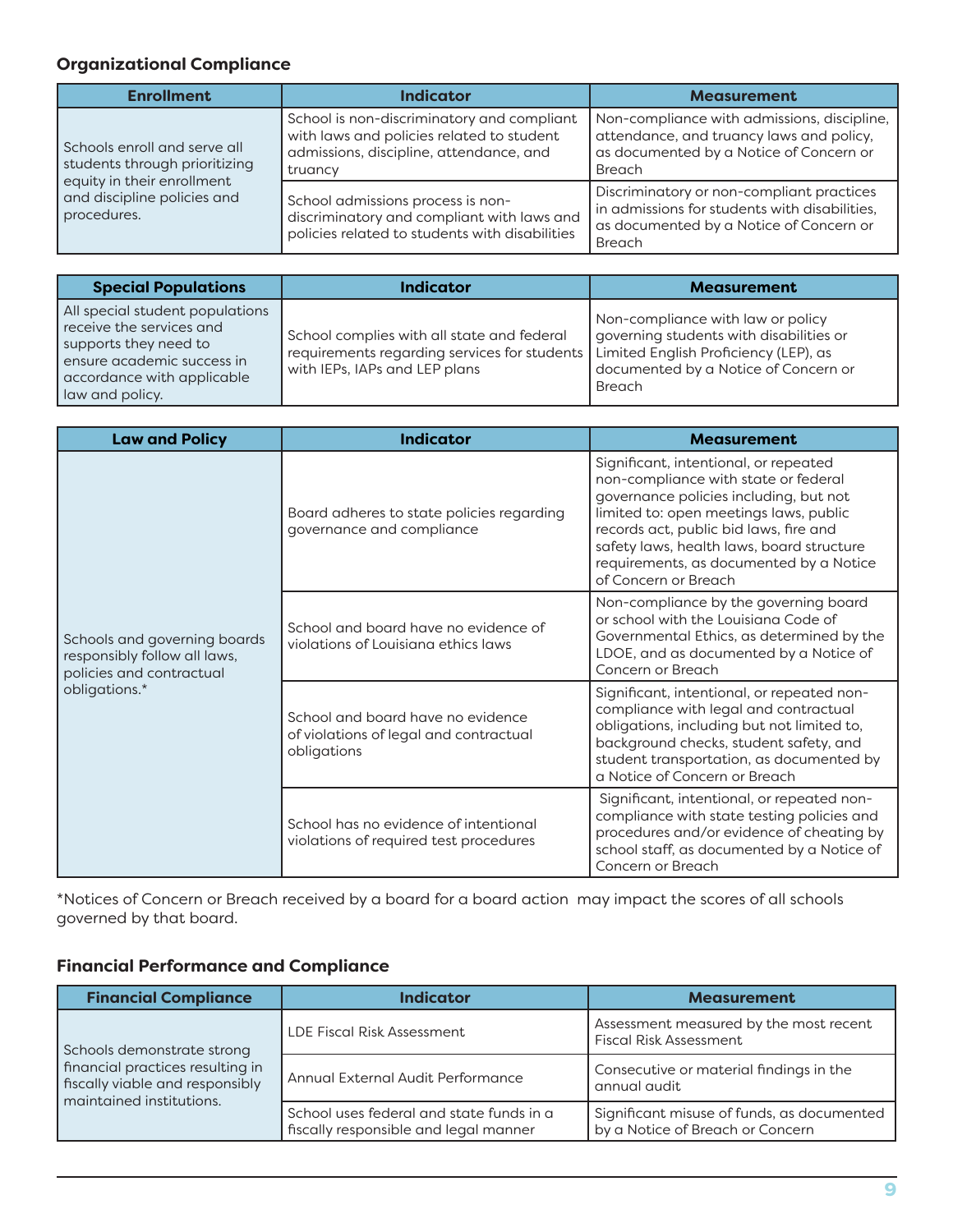## APPENDIX B: STANDARDS FOR CHARTER EXTENSION AND RENEWAL

| <b>Extension/Renewal Type</b>                               | <b>Minimum Academic Requirements</b>                                                                                                                                                                                                                                                                                                                                                                                                                                                                                                              |
|-------------------------------------------------------------|---------------------------------------------------------------------------------------------------------------------------------------------------------------------------------------------------------------------------------------------------------------------------------------------------------------------------------------------------------------------------------------------------------------------------------------------------------------------------------------------------------------------------------------------------|
| Extension or 1st Renewal                                    | "D" or higher letter grade in the most recent year of the contract term                                                                                                                                                                                                                                                                                                                                                                                                                                                                           |
| Extension or 1st Renewal, Turnaround<br><b>Schools Only</b> | "D" or higher letter grade in the most recent year of the contract term OR<br>"F" letter grade in the most recent year of the contract term with a Progress<br>Index equivalent to an A                                                                                                                                                                                                                                                                                                                                                           |
| 2nd or Subsequent Renewal                                   | "C" or higher letter grade OR<br>"D" letter grade in the most recent year of the contract term and "C" letter<br>grades for more than half of the letter grades earned during the charter term<br>and the final letter grade earned for the charter's prior term OR<br>D letter grade in the most recent year of the contract term and Progress Indices<br>equivalent to an A for more than half of the Progress Indices earned during<br>the charter's current contract term and the final Progress Index earned for the<br>charter's prior term |

\*Please consult Chapter 15 of Bulletin 126, Charter Schools for additional provisions related to extension and renewal standards.

| <b>Current Letter</b>      | <b>Minimum Term</b> | <b>Potential Additional Years</b><br>(Based on Organizational and Financial Performance Over Current Term) |                        |
|----------------------------|---------------------|------------------------------------------------------------------------------------------------------------|------------------------|
| <b>Grade</b>               | Length              |                                                                                                            |                        |
|                            |                     | "Does Not Meet Expectations" in any year                                                                   | No additional<br>years |
| A                          | 6 Years             | "Meets All" and/or "Meets Most" Expectations all years                                                     | $\leq$ 2 Years         |
|                            |                     | "Meets All Expectations" all years                                                                         | $\leq$ 4 Years         |
|                            |                     | "Does Not Meet Expectations" in any year                                                                   | No additional<br>years |
| B                          | 5 Years             | "Meets All" and/or "Meets Most" Expectations all years                                                     | $\leq$ 1 Year          |
|                            |                     | "Meets All Expectations" all years                                                                         | $\leq$ 2 Years         |
| C                          | 4 Years             | No additional years                                                                                        |                        |
| D, F or no letter<br>grade | 3 Years             | No additional years                                                                                        |                        |

Notwithstanding, the LDOE may recommend a renewal term that is up to two years shorter than the minimum term length, but no shorter than 3 years for a charter school: 1) where fewer than 50% of the school's enrolled grades are testable under state accountability; or 2) that has significant, intentional, or repeated noncompliance with financial or organizational requirements.